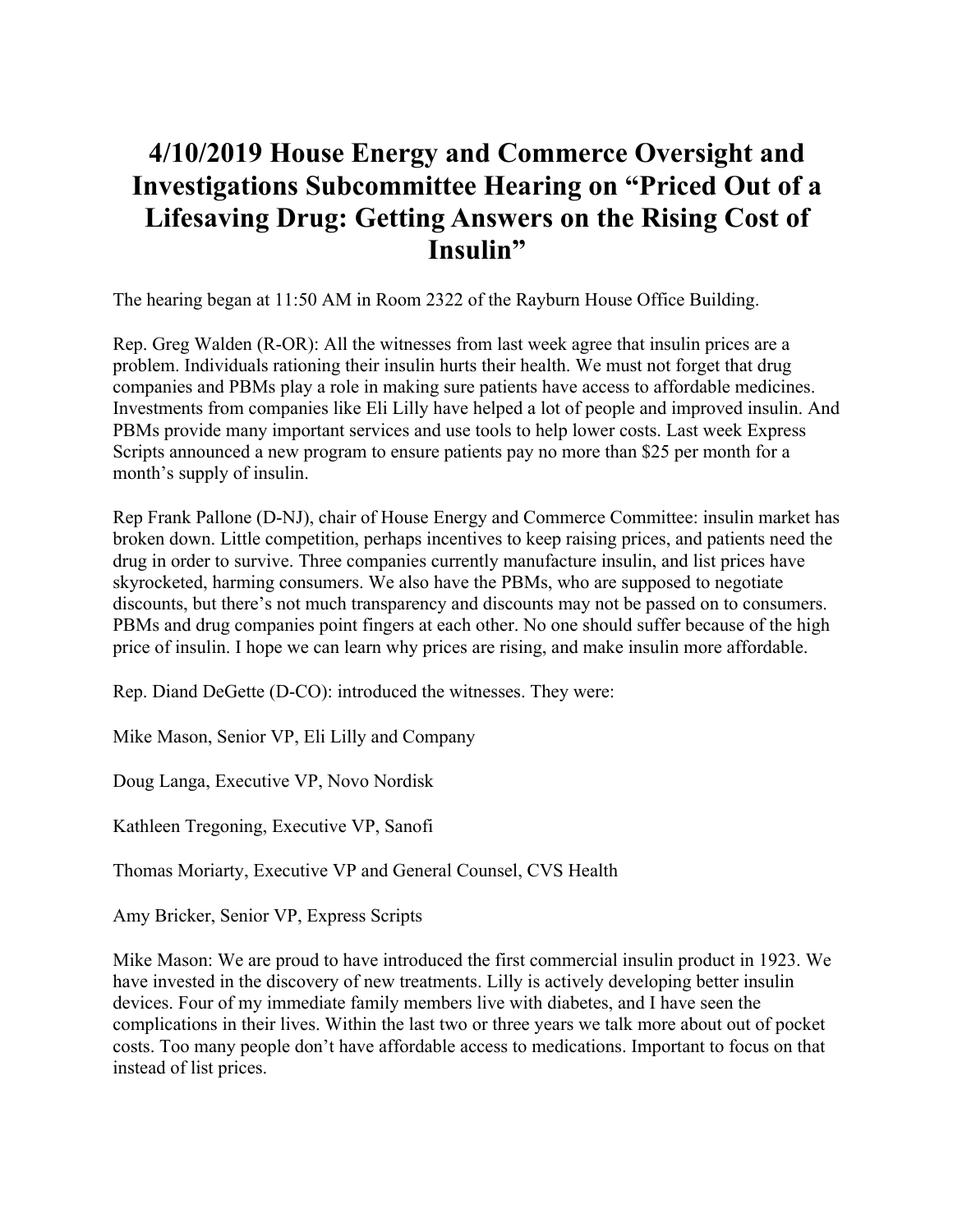Some people don't benefit from low copays because their out of pocket costs are based on list prices. Those in Medicare Part D coverage gap and folks without insurance are most vulnerable. Our solution center connects people to a bunch of solutions. We have automatic discounts at the pharmacy counter, and announced the launch of a half price version of Humalog, we are trying to build a safety not. 95% of monthly Humalog subscriptions are less than \$95 at the pharmacy.

Long term solutions: foster the widespread adoption of certain copays, like CVS said. The CREATES Act and eliminating pay for delay settlements would be great.

Doug Langa: Novo Nordisk cares about people. Patients rationing insulin is just unacceptable, and we need to do more. We are accountable for the list prices of our medicines. Why can't we lower list prices? In the current system, lowering list prices won't bring meaningful relief, and could jeopardize actions. Once we set list prices, we have to negotiate with PBMs to get access on their formularies. The demand for rebates are increasing. In 2018 rebates accounted for 68 cents of every dollar of our sales. So despite our list prices going down, overall prices aren't.

In the last few years we've seen more patients with benefit designs that require them to pay higher out of pocket costs and who don't receive the benefit of rebates.

Kathleen Tregoning: insulin is a clear example of the growing gap between list and net prices. Since 2012, out of pocket costs for one of our insulin products have risen, but list prices have gone down. We accept our share of responsibility. Approxiatemly 75% of our patients taking Sanofi insulin pass less than \$50 per month. We are launching other programs and in June uninsured patients, regardless of income level, will be able to get Sanofi insulin for \$99 per month at the pharmacy county. This action does not eliminate the need for broader reform.

Thomas Moriarty: CVS cares about patients. We are taking measures to reduce out of pocket costs, and have a number of tools to provide transparency at the doctor's office. We give doctors real time information about what is covered under their insurance and if there are lower cost alternatives, and we provide this information to patients online and on their phone. Transformed diabetes care-improves health and reduces overall costs. End pay for delay schemes, promote adoption of zero dollar copays. Reform Medicare to provide additional support services for patients with diabetes.

Amy Bricker: Our diabetes care value program helps patients. Express Scripts offers remote monitoring so our team can intervene when patient blood sugars are dangerously low. We launched InsideRx, a cash discount program that provides the negotiated rebate at the point of sale, with an average of \$150 in savings per drug. Employers use our discounts to keep benefit premiums affordable. And half of Express Scripts's clients receive 100% of the rebates negotiated on their behalf. Our 2018 report showed a 1.5% decline in unit cost for insulin. We are driving competition among manufacturers and leveraging discounts to provide savings.

Dr. Sumit Dutta: OptumRx's team includes 5,000 pharmacists who help patients take their medications and manage chronic conditions. We have lowered overprescribing and opioid additions. Our tools reduce drug costs by \$1600 per person on average. Our formularies are evaluated based on scientific evidence, not costs, and they are open to the public. Millions of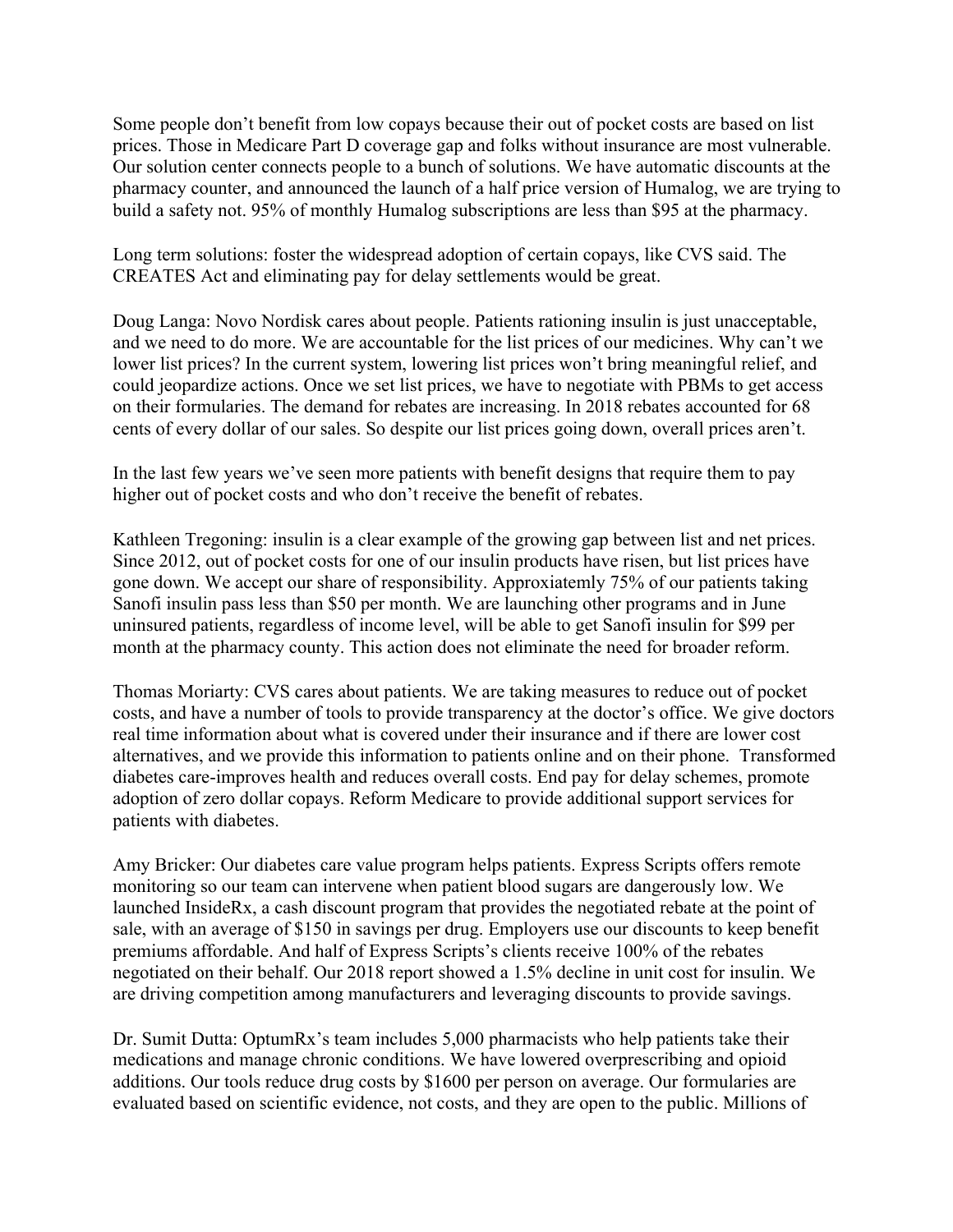consumers are now seeing savings of \$130. We are expanding the point of sale solution to all new employer sponsored plans starting in 2020.

Still, the price of insulin is far too high. These price increases make consumers pay higher out of pocket costs. Best way to reduce prices is to promote more generics and biosimilars, which is why we support reforming the patent system.

Rep. DeGette: What strikes us is how the list prices are very high, but there are lots of workarounds that some people get to get lower insulin prices. Eli Lilly and Nova Nordisk increased list prices, and Sanofi increase insulin from \$86 in 2006 to \$207 last year. Since January  $1<sup>st</sup>$ , the three main brands have increased prices by 4.4%. My daughter is a type 1 diabetic. She renewed her prescription, and the list price is \$347.80 per bottle. She is on insurance, but she still paid quite a bit. Not everyone gets the workaround. Why is the list price so high? How do you justify these huge increases?

Mason: \$210 of our list price goes to discounts and rebates. Langa: bad incentives, the higher the rebate, the higher the list prices. Tregoning: we have to look at the dynamics of the supply chain, including rebates. Moriarty: rebates are discounts, and over 98% go back to clients. I can't answer why list prices are so high, but it's not because of rebates. Brocker: I concur. Dutta: there is no correlation between rebates and higher list prices.

DeGette: every component of drug system is contributing to higher list prices and overall costs.

Rep. Brett Guthre  $(R-KT)$ : on February  $6<sup>th</sup>$ , you said that your list prices had gone up and your net prices gone down. What if you just said your list prices would be your net prices? Mason: a lot of people have access to insulin through their health plans, we don't want to disrupt that. Langa: the current formulary positions-the three PBMs here represent over 220 million covered lives, and we can't afford to lose their positions. We would lose our formulary positions if we lowered prices. We're spending \$18 billion per year in rebates. Tregoning: PBMs are very effective negotiators, but rebates are being used for other parts of the system.

Guthre: you say rebates keep the price down? It seems like there's a price but inflation and another higher price.

Rep. Joe Kennedy (D-MA): two parents brought ashes of their children before Sanofi protesting these prices. The status quo can't continue, we heard testimony from patients last week who are rationing their insulin. You talked about the increase in list prices and saying it goes to PBMs, but the data I have says 50% of that baseline price is not PBMs. Mason: our net prices have gone down. Kennedy: have you ever lowered a price off your formulary? Mason: we have lowered our net prices over the last few years. Langa: we have never lowered a list price. Kennedy: why not? Langa: because we need to be on formularies. Kennedy: it takes us calling you in after people have to ration the lives of their children! You aren't giving us good answers. If you're in my position, what should we do to ensure that everyone has access to lifesaving medicine?

Langa: I suggest we all get together to form a solution. Kennedy: your programs are insufficient. How long does it take for people to access them? Tregoning: we expanded a program today.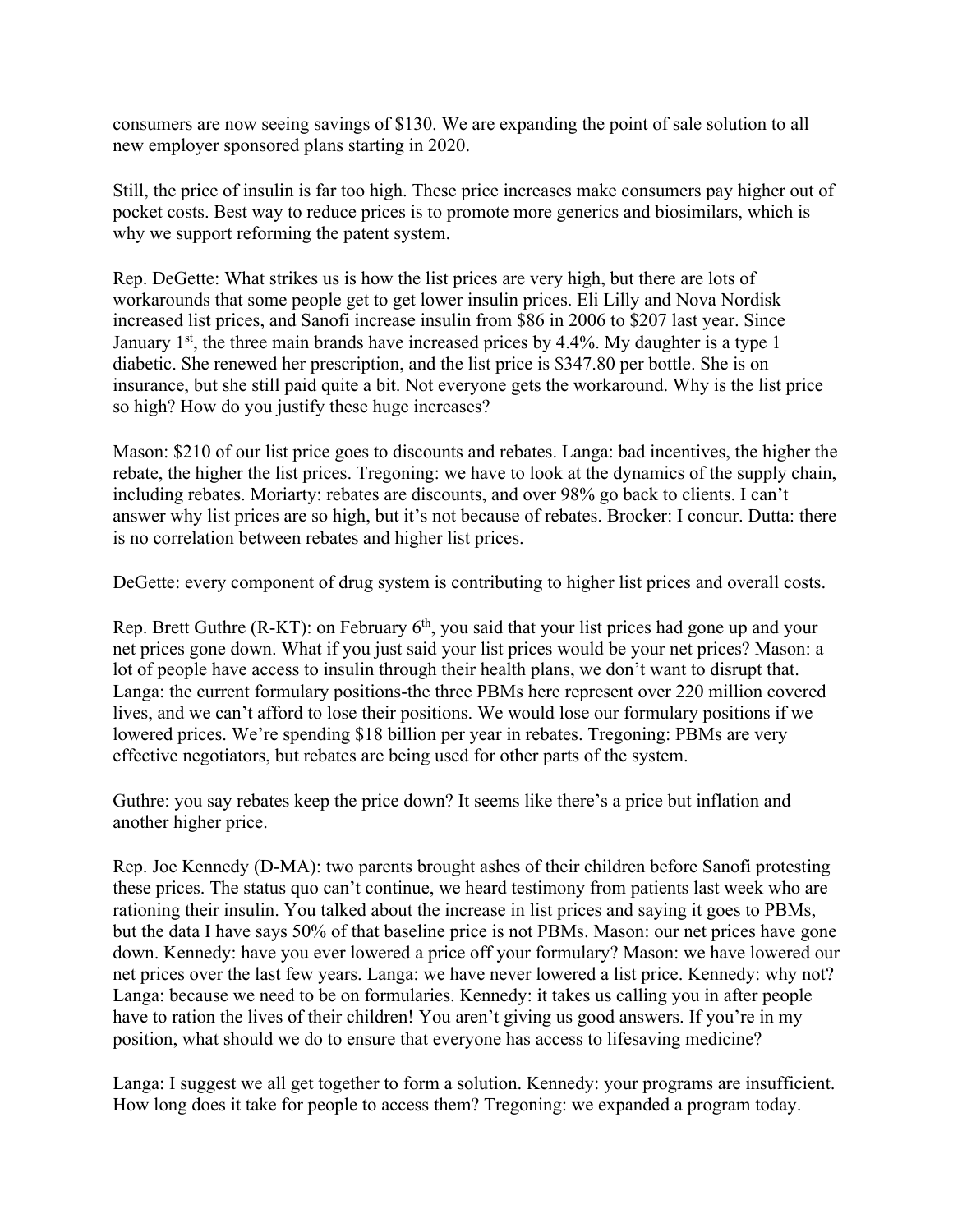Rep. Greg Walden (R-OR): Sanofi launched at a list price for Admelog about 15% lower than the list price for Humalog. Normally we would expect the price to be much lower. What obstacles prevent patients from getting this option? Tregoning: We were unable to get formulary access. And this has happened to us on other products. Waldern: has Eli Lilly told PBMs or plans that it will no longer provide rebates if they put Admelog on their formularies? Mason: no we have not. Walden: why isn't Admelog included on your formulary? Bricker: it was more expensive for us, Express Scripts. We have recognized one product as exclusive, and so it will receive less discounts if we include other products. Dutta: the lowest cost product gets preferential position on our formularies. Walden: we keep hearing that companies should lower list prices, but that doesn't mean that the prices will be lower.

Rep. DeGette: Why aren't you PBMs putting Admelog on your plans? Dutta: it would cost us more to do that.

Rep. Raul Ruiz (D-CA): Consider what works for patients. In my district 1 out of 4 people with diabetes are living below the poverty line. It's not just a problem for the uninsured. Some of my constituents had to go on special kinds of insulin, not covered by insurance. Need to lower out of pocket costs. Who is making a profit from these increases? Is Eli Lilly? Mason: our prices have gone down. Ruiz: what entity in the supply chain is prioritizing access for patients? Langa: we would like to think we are. Ruiz: your overall profits have gone up, as has your CEO pay! And we don't know if PBMs are helping patients. Do they? Bricker: Express Scripts supports point of sale rebates. Ruiz: how we know this if we don't have transparency? Bricker: we support transparency for our plan sponsors. Ruiz: we need to look into your statements. Are there barriers to passing discounts on at the point of sale? Moriarty: we have 10 million lives. Ruiz: what are you willing to give up to ensure everyone gets insulin? CEOs: (don't offer meaningful answers).

Rep. Morgan Griffith (R-VA): Numerous fees in the supply chain, that are based on list prices. Why? CEOs: it's the current system. Griffith: have any of you tried to negotiate flat fees with PBMs? CEOs: yes, but we have not been successful. Griffith: what's the justification for these fees, instead of a flat fee? And CVS did not answer our letter on this. CVS is using administrative fees based on a percentage of the list prices. Moriarty: over 98% of our fees go back to the plan sponsors. Griffith: that's not what your contract says. Wouldn't it make more sense for you to have a flat fee?

Rep. Frank Pallone (D-NJ): all I hear from my constituents is that they are totally disgusted with insulin. They don't believe in a market based system anymore. They say, set the price! List prices are set by drugmakers. Why are we talking about high drug prices when it is within your power to bring the list prices down? Mason: we are reducing the list prices, we are paying rebates to get on formularies. Pallone: what would be the problem if the government sets the price? You think competition is working? I don't hear that from my constituents.

Pallone: you're going to blame the PBMs. Let's get rid of the PBMs and have the government set the prices! No one thinks the market is competitive anymore. Langa: we spent \$18 billion last year on rebates. Pallone: I think you're just passing blame along. Tregoning: simply lowering list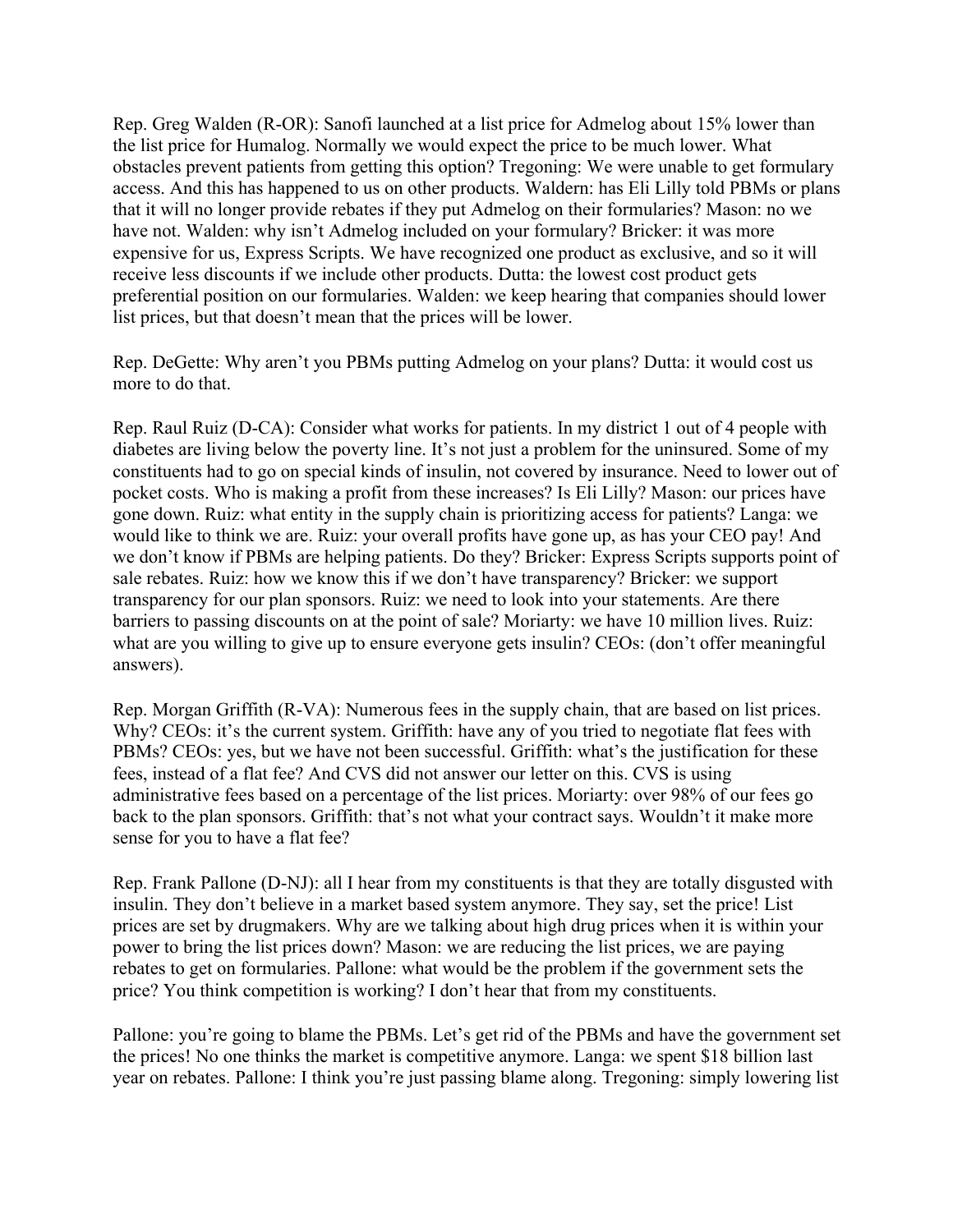prices might not help patients and could cause some patients to lose access. Pallone: we have to interfere when the market is not working. Our constituents say they're all no good.

Rep. Susan Brooks (R-IN): we heard it's becoming increasingly common for insurers and PBMs to only offer one insulin on their formularies. The system seems really broken. Dutta: when you have more competition and products from different companies, you can negotiate prices down. Brooks: what if we removed exclusivity from formularies? Bricker: prices would go up. Drug companies would not offer the discounts. Langa: we believe in choice for patients and physicians. Brooks: what if we got rid of rebates and discounts? Tregoning: we would support a system of fixed fees. If we could make sure patient access was maintained, we could lower insulin prices.

Rep. Ann Kuster (D-NH): a lot of people in New Hampshire have diabetes. They are frustrated, not just because of out of pocket cost increases, but the incredible complexity, and that drug companies and PBMs have lost sight of who they are working for. No one comes here with clean hands. What measures would you recommend to improve price transparency? Mason: we want reform. Long term fix should be what can we do on high deductible plans. Kuster: so there is a discount for volume purchasing. How do we get to transparency for the patients? Bricker: we believe strongly in a real time benefit check. Transparency also for plan sponsors. Our program for \$25 insulin is good.

Rep. David McKinley (R-WV): A vial of insulin in 1967 cost a dollar. Now Novalog costs \$237. What innovation would cause such a drastic increase in insulin prices? Langa: what's most important is to keep the patient in mind. One injection today instead of four, and other improvements. McKinley: I don't need someone to filibuster on me. This worked prior to this, now prices are skyrocketing. If it worked before, why change it? Innovation is supposed to drive the price down. Langa: the higher the rebates, the higher the list prices. McKinley: should we get rid of rebates? Might be a good idea.

Rep Kathy Castor (D-FL): constituents are struggling with affording insulin. Why do we have laws that protect kids' safety, but not laws that allow them to get the medicines they need to stay alive? It's been reported that manufacturers game the system and use charitable contributions to deduct from their taxes. If PBM fees are standardized, what would happen? Bricker: over 50% of our clients get 100% of fees. When you delink the fee from the list price, there is nothing that prevents manufacturers from increasing list prices.

Rep. Markwayne Mullin (R-OK): Cost of insulin is already recouped since it was invented a century ago. When patients quality for your assistance programs, how long do they stay on those programs? CEOs: Maybe a couple of years? Not sure.

Rep. Paul Tonko (D-NY): System as it exists no is horrendously broken. Expenditures for insulin the U.S. reached some \$15 billion. Where is the money going? Mason: our net prices are going down. Tonko: do those prices need to go down further?

Rep from New York (D-NY): Is there a point where net prices get settled, or do they go up again? Mason: they stay pretty flat. Rep: if you have a hundred year old product, it's the same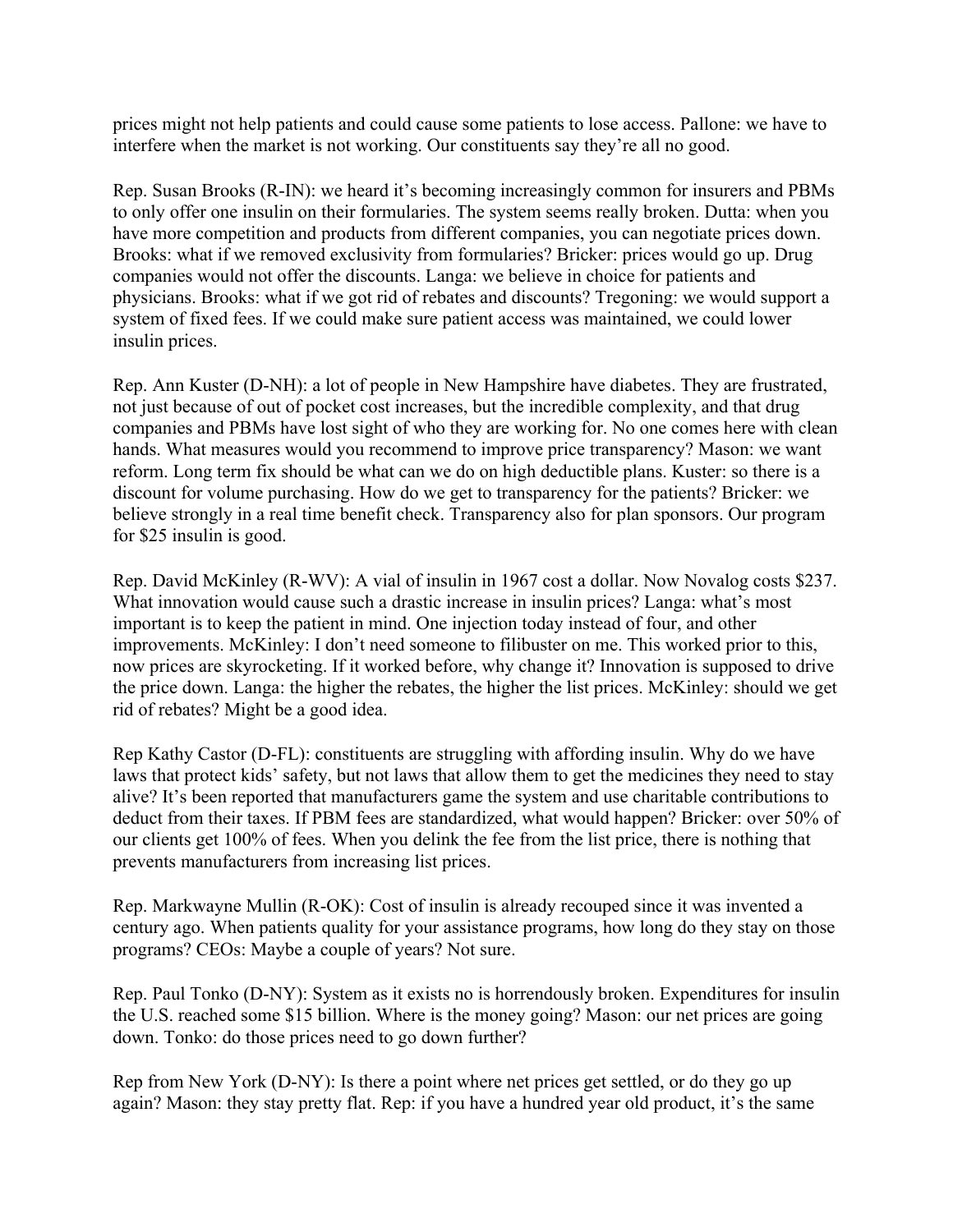product. If we extract rebates from the system, what happens? Bricker: the rebates are discounts, so the results would be bad for patients.

Rep. John Sarbanes (D-MD): Is the rebate system transparent? CEOs: yes, our sponsors can look at them. Sarbanes: so we can track the prices and see the savings you pass along-it's transparent to the public? Bricker: no it is not transparent to the public. Sarbanes: should it be? It's a secret. What if we made it completely transparent? I think a system has been built that allows for gaming to go on, and you've all got your talking points. One of us has said the same thing ten times. The system is working for both of you at the expense of the patient. Most of my frustration is reserved for the PBMs at this moment, because I think the lack of transparency is allowing for a lot of manipulation. Rebate system is screwed up. I think the PBMs should be utilities or converted to nonprofits or something. I don't buy the argument that patients will be hurt by transparency. Maybe have the government get into the space and provide this function.

Rep. Jan Schakowsky (D-IL) (angrily): in the 2018 election the number one concern was the high cost of drugs. We have the names of people who have died because they couldn't afford their insulin. I don't know how you people sleep at night. Insulin went from \$21 a vial to much higher! For Eli Lilly, it's now \$275 a vial, for Sanofi it's \$270, and for Nova Nordisk it's \$280. Curiously close in price, and way too high! That will not stand in this Congress! The lobbyists out here need to understand that this is a commitment to get drug prices under control. And if you think you can outtalk us without any transparency or accountability, I want you to know your days are numbered.

When Azar became HHS Secretary, I reminded him that he came from Eli Lilly at the moment that prices went through the roof. We need to hold PBMs accountable, but don't excuse yourselves from this! You do get tax breaks when you donate to people.

Rep. Peters: it's a system that incentivizes people to charge higher list prices. What we have here is a market failure at best, and government will have to take action. And now we have companies owning PBMs and plans, there's a real risk of anticompetitive behavior.

Rep. Nanette Barragan (D-CA): Eli Lilly is making a lot of money. What is your revenue? Your CEO in 2014 made \$14.5 million, and in 2018 your new CEO is making \$17 million. I don't see any improvement. People of color are disproportionately impacted by diabetes, and are often uninsured. Do you all recognize that your pricing policies and system are causing people to die everyday? Yes or no? CEOs: we don't want anyone to do. Barragan: yes or no? CEOs (reluctantly): yes we recognize that.

Barragan: It's outrageous. And Medicare should have the power to negotiate lower drug prices. Do you support that? Some CEOs: yes. Other CEOs: no.

Rep. Buddy Carter (R-GA): I remember when PBMs first got involved. I have seen mothers in tears because they couldn't afford their medication, and I was a community pharmacist for many years. Has consolidation in the drug supply chain affected prices? Langa: yes. Mason: yes. Carter: PBMs and insurers are merging. Are you sending the money back to insurance companies? Moriarty: yes. Bricker: yes, we do. Carter: I want to congratulate you because you